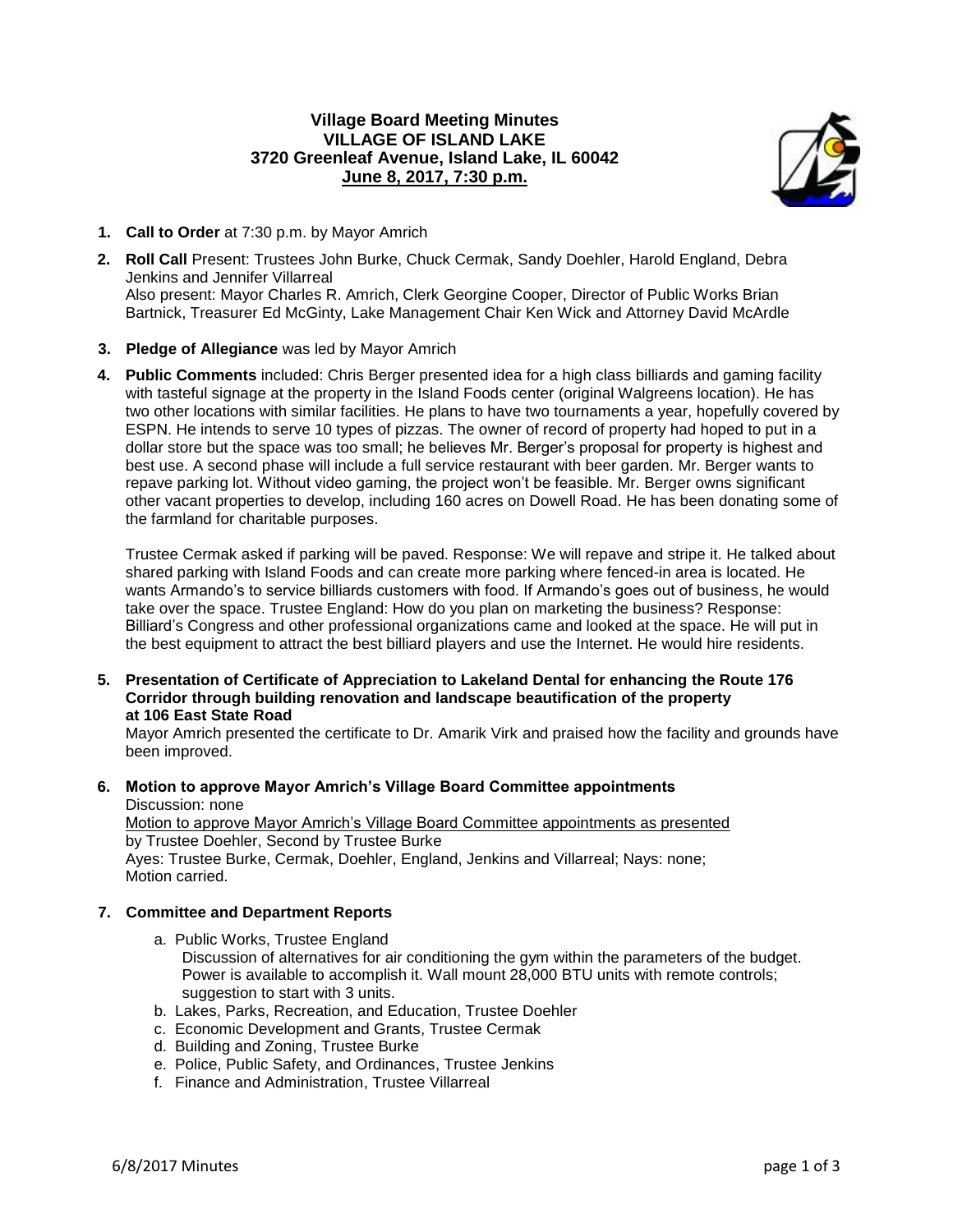### **8. Consent Agenda**

#### a. **Approval payment of bills totaling: \$ 252,951.55**

# b. **Approval of minutes from 5/11/17 and 5/25/17 Village Board Meetings**

Discussion: none

Motion to approve payment of bills totaling \$252,591.55 and to approve the minutes from the 5/11/17 and 5/25/17

by Trustee Burke, Second by Trustee Doehler

Ayes: Trustee Burke, Cermak, Doehler, England, Jenkins and Villarreal; Nays: none Motion carried.

#### **9. ACT Network Solutions Presentation by** Jeff Hoffman

Mr. Hoffman distributed proposal documents and stated that flat fee basis of outsourced managed services helps to budget and control costs. "We see more different things than an in-house technician will see." Mr. Hoffman questioned the need for an inside person. Stated that ACT would run inventory at no cost to assess. Projected cost per month would be \$3927.95. Services are front-to-back covered to support the network. New projects would be additional cost. Issues would be addressed within 30 minutes. If onsite work is necessary, will be there within 4 business hours if it's not an emergency. 90% of service calls are handled while customer is on the phone. 24/7 service (example: Police Department), would be handled remotely; if it can't be, a truck would be dispatched from Cary. Weekly onsite visit for maintenance of computers is included. Email, call or go to web portal (for non-critical service) to request service. Also have an after-hours phone #. "We will dedicate a technician" for Village of Island Lake's particular software. "We are your IT Department…We will have a dedicated project manager." ACT Network Solutions has been in business for 28 years (20 in Crystal Lake and 8 in Cary.) ACT has 6 employees and would not have to hire anyone new for this account. SLAs are managed 90% within an hour. Rates are guaranteed for 1 year. Agreement can be terminated at any time with no buyout. Twenty replacement computers will be set up at no cost. Additional new computers for new employees are \$100 per for set up. ACT will inventory and recommend replacement. Product life cycle management: 4 years is product cycle limit from computers; 5 year is life cycle on servers. ACT will look at potential cost savings. "The first couple years, you will need us a lot." After that, ACT will try to get the bill down. Technicians have an average of 17 years in IT. One of the biggest liability organizations like the Village have is employees poorly trained on security.

#### **10. Motion to adopt Ordinance # 1555-17** *An Ordinance Establishing Prevailing Wage Rates for the Village of Island Lake*

Discussion: This is an annual requirement Motion to adopt Ordinance # 1555-17 *An Ordinance Establishing Prevailing Wage Rates for the Village of Island Lake* by Trustee Burke, Second by Trustee Cermak Ayes: Trustee Burke, Cermak, Doehler, England, Jenkins and Villarreal; Nays: none; Motion carried.

**11. Motion to authorize Mayor Amrich to sign the contract with Evo Band in the amount of \$1,000.00 for a July 8, 2017, from 6:30 to 10:00 p.m. performance at Lakefest**

Discussion: Evo was recommended by the Events Committee and Wayne Ewing. Motion to authorize Mayor Amrich to sign the contract with Evo Band as stated above by Trustee Doehler, Second by Trustee Burke Ayes: Trustee Burke, Cermak, Doehler, England, Jenkins and Villarreal; Nays: none; Motion carried.

#### **12. Mayor Comments** included: none

**13. Trustee and Staff Comments** included: Trustee Cermak: Will be looking for new business to fill open spaces in town; will work with Mayor Amrich and Commissioner Schnell. Trustee Villarreal: Prior to the meeting, Treasurer McGinty gave supplemental information for her report and she will consult with him after the meeting. Trustee Doehler: Pointed out 2017 blooming irises in photographs; thanked iris photographers Christine Beeson, Georgine Cooper and Dave Doehler; we received a large iris donation